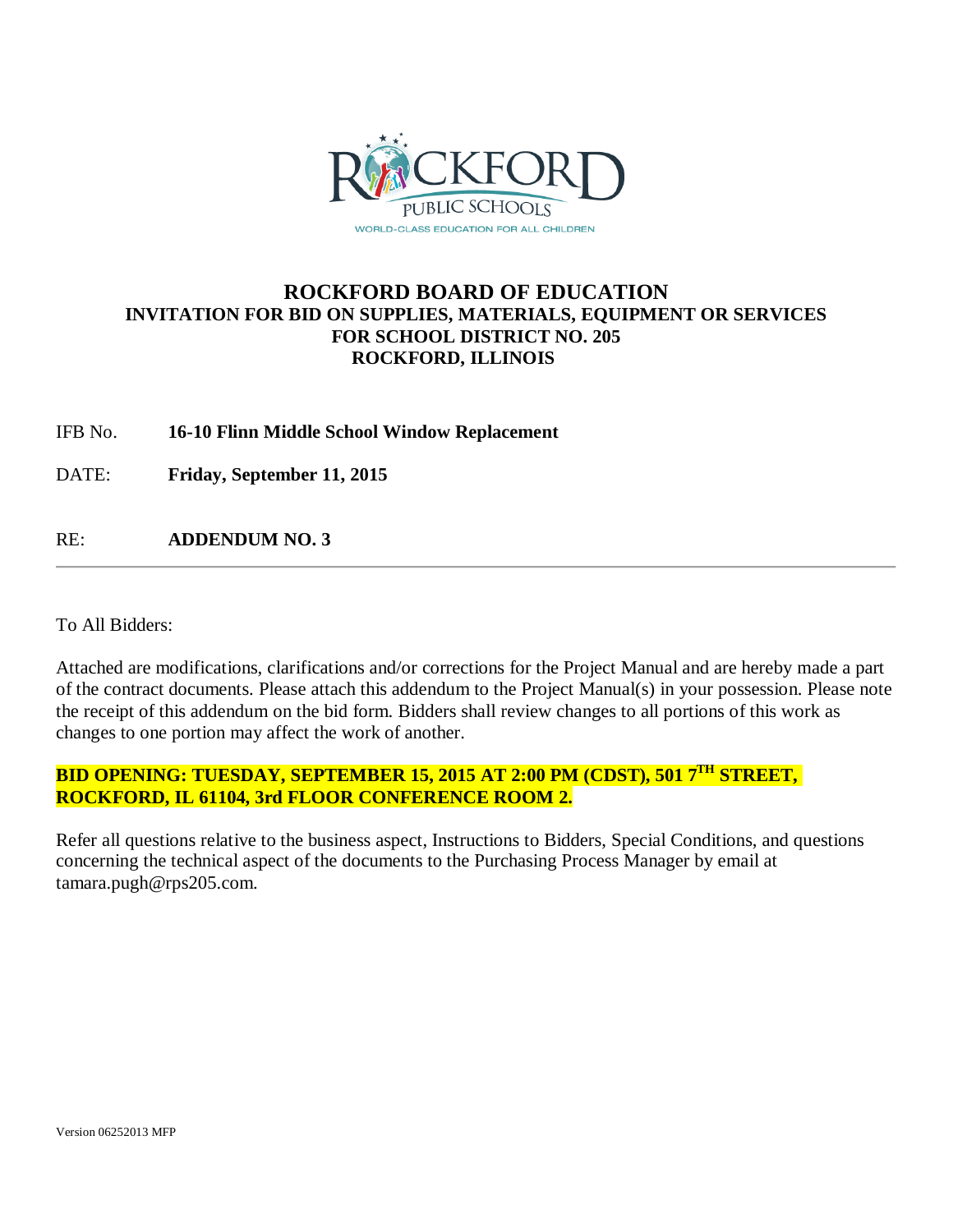# **ADDENDUM THREE**

- Project No.: **14-043**
	- Date: **September 11, 2015**

Subject: **CHANGES to the BIDDING DOCUMENTS**

- Project: **WINDOW REPLACEMENT FOR** FLINN MIDDLE SCHOOL ROCKFORD PUBLIC SCHOOLS ROCKFORD, ILLINOIS
- Bids Due: **2:00PM, TUESDAY, SEPTEMBER 15, 2015**
	- From: **RICHARD L. JOHNSON ASSOCIATES, INC. 4703 CHARLES STREET ROCKFORD, IL 61108**

#### To: **ALL PROJECT DOCUMENT HOLDERS**

Please reproduce this Addendum as needed, and attach to the Project Manuals for the above project.

Bidders shall indicate receipt of this and all Addenda in the space provided on the Bid Form. Failure to do so may be sufficient cause to reject the bid.

Sincerely RICHARD L. JOHNSON ASSOCIATES, INC.  $\blacksquare$ 

Scott R. Johnson, AIA, LEED AP

This Addendum consists of: Pages 1 thru 2